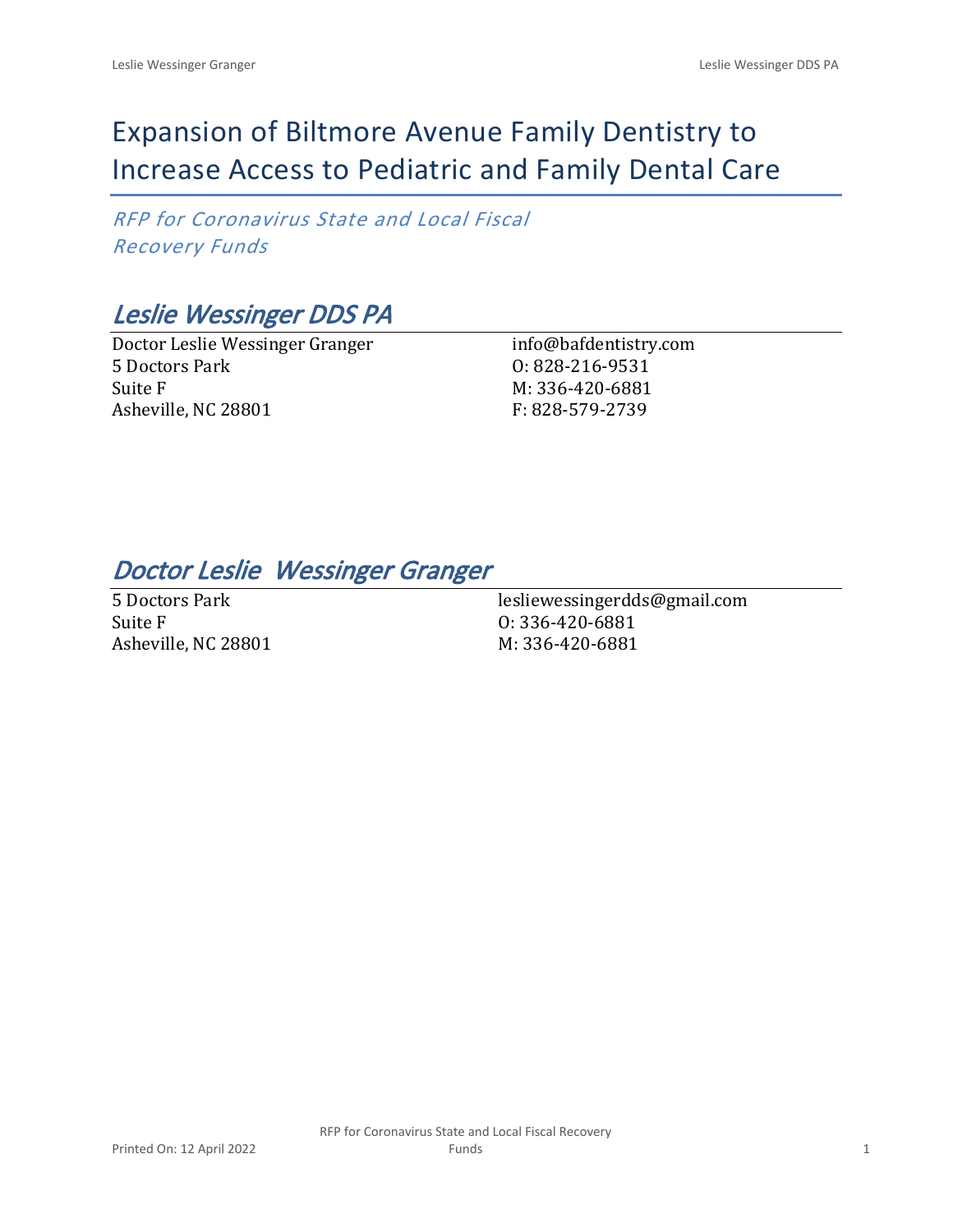# Application Form

## *Question Group*

Buncombe County requests proposals for projects to help the community recover from and respond to COVID-19 and its negative economic impacts.

Buncombe County has been awarded \$50,733,290 in Coronavirus State and Local Fiscal Recovery Funds (Recovery Funding), as part of the American Rescue Plan Act. To date, Buncombe County has awarded projects totaling \$23,093,499, leaving a balance of \$27,639,791 available to award.

Visit [http://www.buncombecounty.org/recoveryfundinghttp://www.buncombecounty.org/recoveryfundingwww.b](http://www.buncombecounty.org/recoveryfunding) [uncombecounty.org/recoveryfundinghttp://www.buncombecounty.org/recoveryfundinghttp://www.buncombeco](http://www.buncombecounty.org/recoveryfunding) [unty.org/recoveryfundinghttp://www.buncombecounty.org/recoveryfundinghttp://www.buncombecounty.org/re](http://www.buncombecounty.org/recoveryfunding) [coveryfunding](http://www.buncombecounty.org/recoveryfunding) for details.

This infusion of federal resources is intended to help turn the tide on the pandemic, address its economic fallout, and lay the foundation for a strong and equitable recovery.

Buncombe County is committed to investing these funds in projects that:

- Align to county strategic plan and community priorities
- Support equitable outcomes for most impacted populations
- Leverage and align with other governmental funding sources
- Make best use of this one-time infusion of resources
- Have a lasting impact

Proposals shall be submitted in accordance with the terms and conditions of this RFP and any addenda issued hereto.

Click [here](https://www.buncombecounty.org/common/purchasing/Buncombe%20Recovery%20Funding%20RFP%202022.pdf) for the full terms and conditions of the RFP

## **Organization Type\***

Public

### **Nonprofit documentation**

If nonprofit, attach IRS Determination Letter or other proof of nonprofit status.

### **Name of Project.\***

Expansion of Biltmore Avenue Family Dentistry to Increase Access to Pediatric and Family Dental Care

## **New/Updated Proposal\***

Is this a new project proposal or an updated version of a proposal submitted during the earlier (July 2021) Recovery Funding RFP?

> RFP for Coronavirus State and Local Fiscal Recovery Funds 2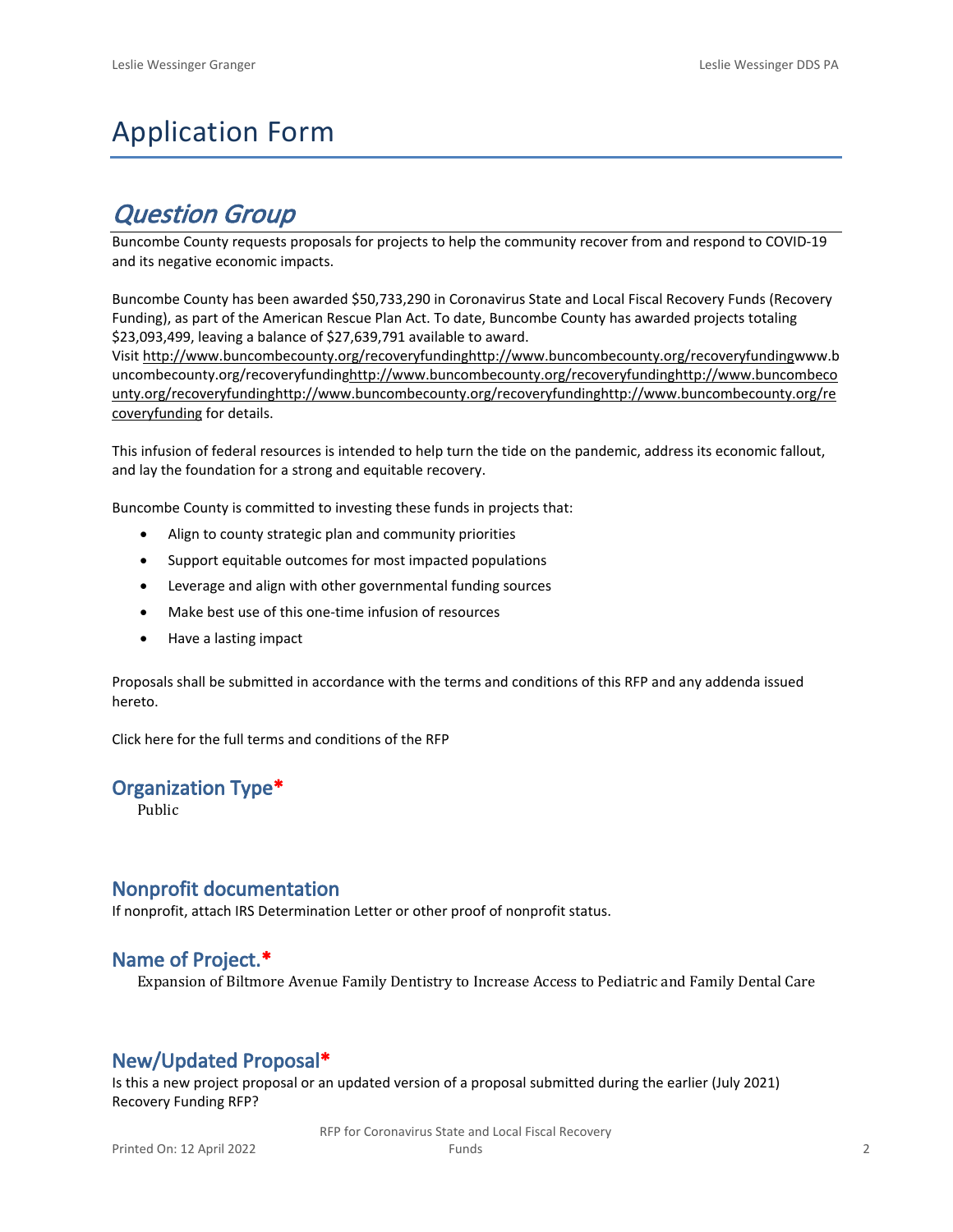New project proposal

#### **Amount of Funds Requested\***

\$750,000.00

## **Category\***

Please select one:

- Affordable Housing
- Aging/Older Adults
- Business Support/Economic Development
- Environmental/Climate
- Homelessness
- K-12 Education
- Infrastructure and/or Broadband
- Mental Health/Substance Use
- NC Pre-K Expansion
- **Workforce**

Business Support/Economic Development

## **Brief Project Description\***

Provide a short summary of your proposed project.

Biltmore Avenue Family Dentistry currently has 3 offices located in Doctor's Park beside Mission Hospital. We accept most dental insurance plans as in-network providers and see all NC Medicaid and Health choice patients in need of care. There is a tremendous lack of access to care in this part of the state, and our current offices are not enough to handle the load.

We are proposing the addition of 3 new office spaces in Doctor's Park. We would need funding for dental equipment, supplies and technology to open the offices. Two of these facilities would be dedicated to pediatric dentistry and the third would be a family practice that sees all ages. Many of our pediatric patients are currently having to wait 6 months or more to be seen by a pediatric specialist, and often drive 90 minutes in each direction for a networked provider. With the addition of the new office space, we will bring on our own pediatric specialists who can see these children locally and in a timely fashion.

#### **Project Plan\***

Explain how the project will be structured and implemented, including timeframe.

Biltmore Avenue Family Dentistry was established in 2013 by Dr. Leslie Wessinger with the intent of bringing inclusive, high-quality dentistry to Western North Carolina. Our office sees patients of all ages and is a proud participant in North Carolina's state funded plans with dental coverage that include: Medicaid for

RFP for Coronavirus State and Local Fiscal Recovery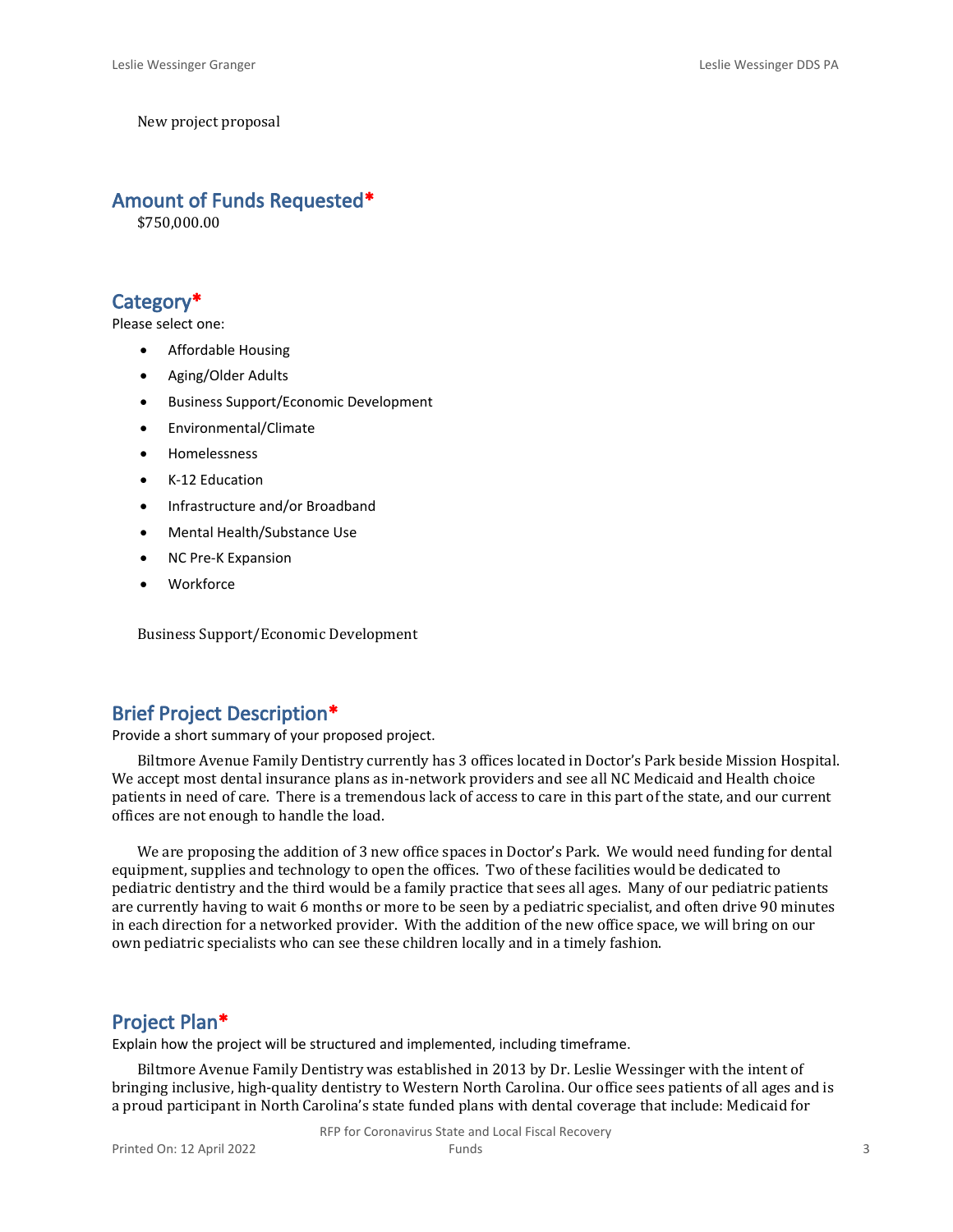Pregnant Women, NC Health Choice, Medicaid for Foster Children, Medicaid for Disabled Individuals, Medicaid for Families with Dependent Children, and Medicaid for Infants and Children. We often find that individuals and families that are covered under these plans have a difficult time finding a dental provider.

It is our mission to expand our office to help our community by providing additional dental care. Currently we are unable to accept new patients due to our limited size. Additional funding would allow us to see approximately 80 - 100 additional patients per day. Although we do offer dentistry for children, many of our younger patients require hopital sedation or advanced care with a pediatric dentist. At the moment, we are referring these patients to Caldwell County, approximately a 90 minute drive from Asheville, so that they can receive the care they need. By bringing on two pediatric dentists, we can eliminate the need to refer to pediatric dental care outside Buncombe County. Pediatric dentists have additional residency training that allows them to handle young children, sometimes less than 1 year old, either in-office or in a hospital. We hope to create a pediatric dentistry hub for Western North Carolina here in the heart of Buncombe County.

This project can be completed in as little as one year, but may take an additional year if upfitting space takes longer than expected. We plan to use \$250,000 for one family office (Adults and Minors) and \$500,000 for two pediatric offices (Children Only). We have space reserved for the offices within Doctors Park, where our other three offices are located. Each office is expected to take approximately 3 - 6 months to complete.

### **Statement of Need\***

Describe the need that this project will address. Include data to demonstrate the need, and cite the source of the data.

According to the latest reports, Buncombe County has 113,7232 (1) out of 259,5763 (2) residents who are enrolled in a Medicaid Plan. However, Buncombe County only has 38 North Carolina Medicaid registered dental providers. Of those providers registered, 12 are accepting new patients and 26 are not (3). Buncombe County is also seeing an influx of new residents. Over the last decade, Buncombe county has seen a yearly population growth ranging from 1,932 to 3,152 annually (4).

Unfortunately, there are not enough dental providers within Buncombe County to handle the current population of enrolled Medicaid residents. Our office is currently turning away 400 - 500 new patients per month and referring out 100 - 200 patients that we are unable to care for. Biltmore Avenue Family Dentistry hopes to fill this need by opening three new offices that can see approximately 4000 - 5000 patients each per year. This will help alleviate part of the provider deficit within Buncombe County.

#### References:

(1) NC Medicaid. (n.d.). Retrieved April 12, 2022, from https://medicaid.ncdhhs.gov/medicaid-andhealth-choice-enrollment-reports

(2) North Carolina counties by population. North Carolina Outline. (n.d.). Retrieved April 12, 2022, from https://www.northcarolina-demographics.com/counties\_by\_population

(3) Find a dentist. InsureKidsNow.gov. (n.d.). Retrieved April 12, 2022, from https://www.insurekidsnow.gov/find-a-

dentist/index.html?state=NC&BP=NC%2BMedicaid&rad=50&Loc=28801&pat=1

(4) Buncombe County, North Carolina population 2022. (n.d.). Retrieved April 12, 2022, from https://worldpopulationreview.com/us-counties/nc/buncombe-county-population

## **Link to COVID-19\***

Identify a health or economic harm resulting from or exacerbated by the public health emergency, describe the nature and extent of that harm, and explain how the use of this funding would address such harm.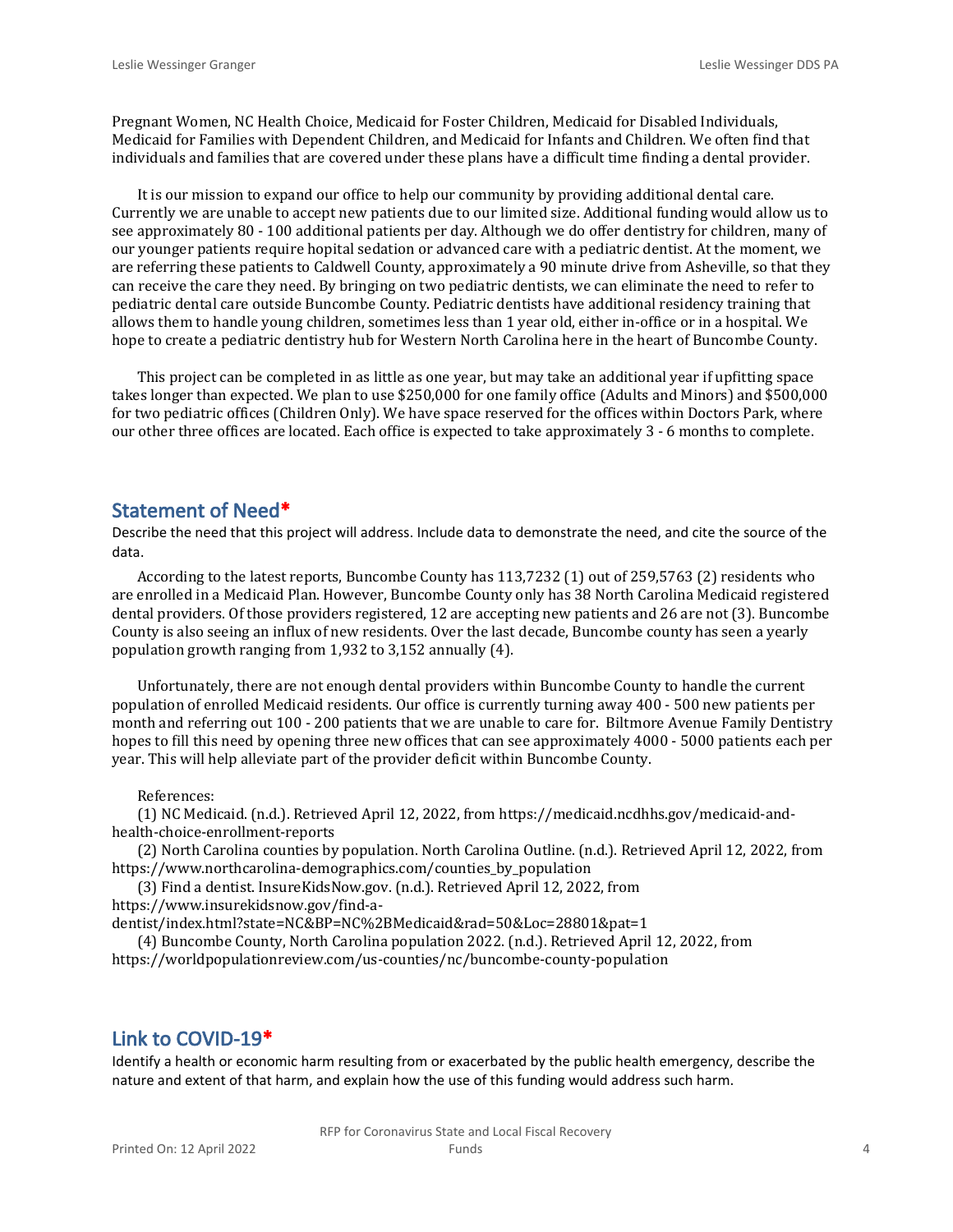Since the beginning of Covid-19, the dental industry has been severely impacted in multiple areas. At first, we were forced to close for 2 months by a state mandate. Once we reopened, a number of our staff refused to return over fear of the virus. Those who did return, demanded higher wages for taking on the risk. It continues to be a problem finding qualified help in this area. Many potential employees are only interested in working from home, while others will only work for the office that can afford to pay the most.

We invested in expensive external suction devices to decrease the viral load in the air, commercial grade air purifiers, as well as elaborate PPE. The cost of all of our supplies has exponentially increased, as the demand for supplies is high and the supply is limited. Regardless of the cost involved, we continue to provide the highest level of service to all our patients.

#### **Population Served\***

Define the population to be served by this project, including volume and demographic characteristics of those served.

At Biltmore Avenue Family Dentistry, our main goal is to provide excellent dental care to everyone, regardless of their personal or financial situation. We are networked with every major insurance company, as well as NC Medicaid. Over half of our patient base is comprised of recipients of Medicaid who are in extremely low-income situations. A large percentage of our patient population has not seen a dentist regularly in the past 10 years. We spend a huge amount of time educating about the importance of regular dental care, and how neglected dentition and gums will impact the body as a whole. According to an online article by NC Health News, NC has a "Dental Desert," which is the lack of adequate oral health care across the state. 98 out of NC's 100 counties have been classified by the Federal Government as being a shortage area of providers (5). Of the available providers, even fewer fully accept Medicaid patients. We are trying to help bridge that gap here in Asheville.

References:

(5) Carolina Public Press, Oct 24, 2020, NC Health News/viewed 04/06/2022/northcarolinahealthnews.org/2020/10/24/dental-deserts-inadequate-oral-health-care-nc/

#### **Results\***

Describe the proposed impact of the project. List at least 3 performance measures that will be tracked and reported. If possible, include baselines and goals for each performance measure.

This project will positively impact Buncombe County residents who have difficulty finding dental care, especially pediatric patients who are enrolled in a North Carolina Medicaid plan. The following metrics will be used to evaluate the results of adding three additional offices, two solely dedicated to pediatric care:

1. Number of new patients seen at the offices. This will give us an overall idea of how many new patients are seeking dental care.

2. Number of new patients that are enrolled in a North Carolina Medicaid plan. This will give us an idea of our positive impact on our current Medicaid enrolled population we are able to serve.

3. Reduction in referrals out of the county for dental treatment. Our goal is to completely eliminate out-ofcounty referrals for pediatric care.

4. Reduction in wait times for dental care, especially for pediatric patients whom we currently are unable to see.

5. The ability to take new patients and see them quickly. If we were to start taking new patients again, they would be faced with a 2 - 4 month wait time for their initial appointment. We hope to reduce this to same-day for emergencies and 1 - 3 weeks for routine dental care.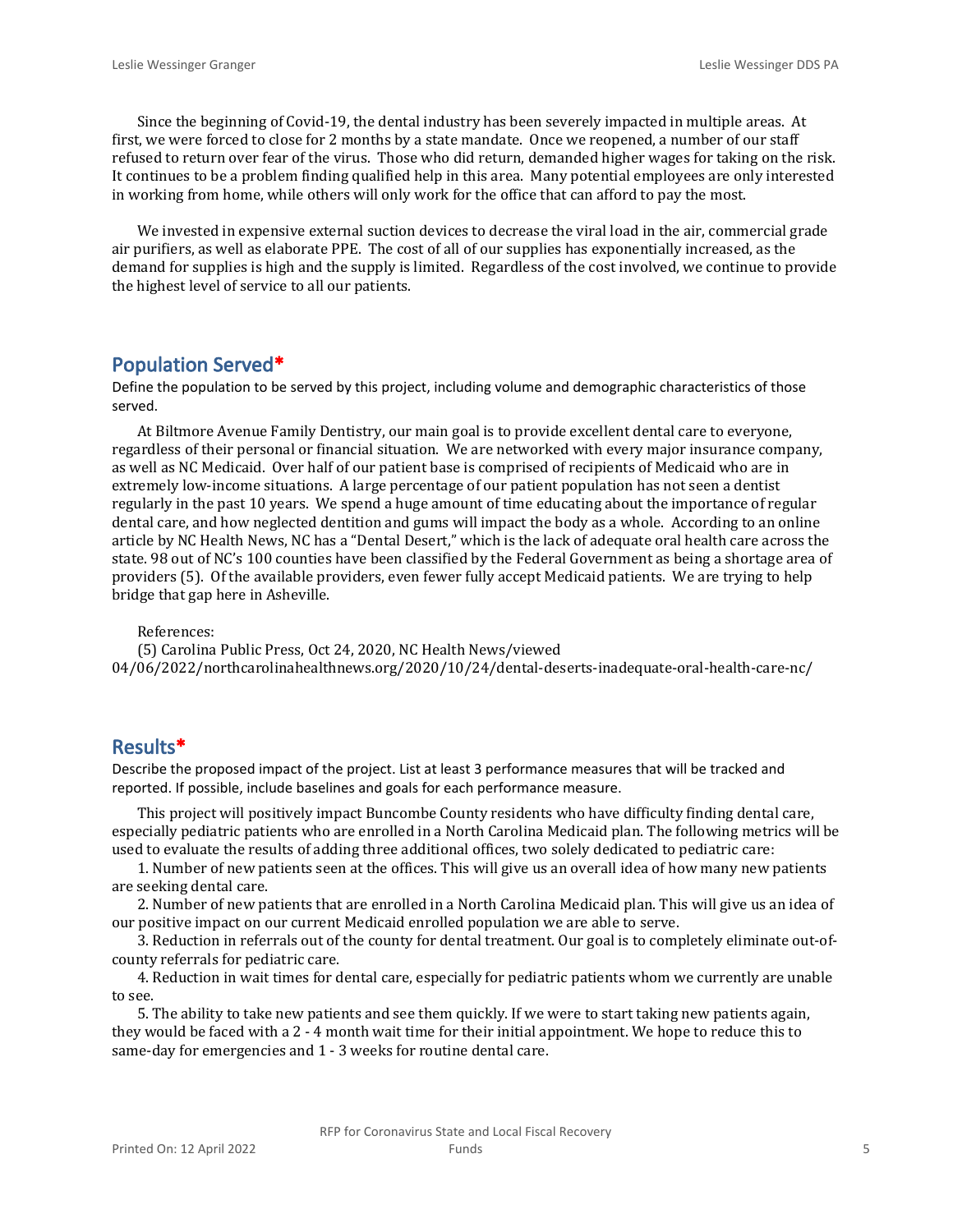## **Evaluation\***

Describe the data collection, analysis, and quality assurance measures you will use to assure ongoing, effective tracking of contract requirements and outcomes.

As we build and open the three projected offices, the following metrics will be routinely monitored to assure compliance with our contract:

- 1. Monthly evaluation of New Patients.
- 2. Number and percent of New Patients who are enrolled in a North Carolina Medicaid plan.
- 3. How many out-of-county referrals as compared to our current state.
- 4. Average wait times to be seen as compared to our current wait times to schedule an appointment.

### **Equity Impact\***

How will this effort help build toward a just, equitable, and sustainable COVID-19 recovery? How are the root causes and/or disproportionate impacts of inequities addressed?

Many of our patients are minorities who have been hit the hardest by the impact of Covid-19. They tell stories of how their family members have succumbed to the virus, and how this has financially and emotionally devastated them. People who previously had jobs and private insurance have been forced out of work and onto Medicaid. Their former dental offices would no longer see them as patients. With the expansion of our office, we want to welcome every patient with open arms, providing a dental home for them, regardless of their financial state.

We have strategically positioned ourselves to be centrally located in Asheville, beside Mission Hospital. We are close to major interstates and are located directly on the bus route. This has made us easier to reach by those with transportation hardships.

## **Project Partners\***

Identify any subcontractors you intend to use for the proposed scope of work. For each subcontractor listed, indicate:

1.) What products and/or services are to be supplied by that subcontractor and;

2.) What percentage of the overall scope of work that subcontractor will perform.

Also, list non-funded key partners critical to project.

This project proposal is for new dental equipment, all other aspects of the project will be internally funded. Our equipment and supply company is Benco Dental Company (Benco) who will be designing all three offices as well. Benco offers a free design service for laying out the floor plan of dental offices with the purchase of equipment.

### **Capacity\***

Describe the background, experience, and capabilities of your organization or department as it relates to capacity for delivering the proposed project and managing federal funds.

We started Biltmore Avenue Family Dentistry in the fall of 2013. We began with just 3 employees: one dentist (myself, Dr. Leslie Wessinger), one hygienist and my husband, Jeremy. At this time, we had one treatment room. Since 2013, we have expanded to employ 4 doctors, and over 20 additional employees. We

RFP for Coronavirus State and Local Fiscal Recovery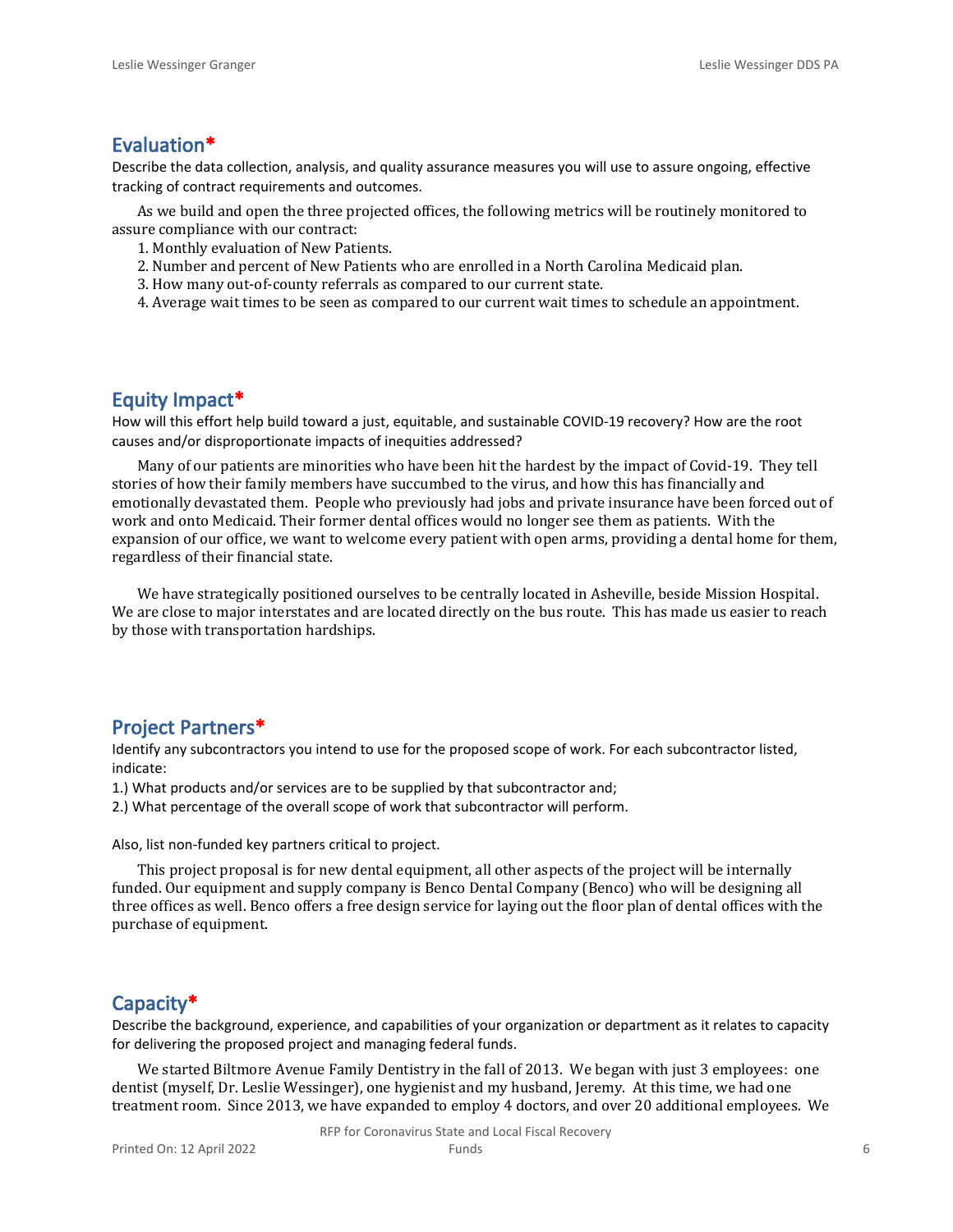went from nothing to 3 thriving practices that are all completely at capacity. Our office has an excellent reputation in the community, and we are excited to continue to give back to the local area that has so graciously supported us.

## **Budget\***

Provide a detailed project budget including all proposed project revenues and expenditures, including explanations and methodology. For all revenue sources, list the funder and denote whether funds are confirmed or pending. For project expenses, denote all capital vs. operating costs, and reflect which specific expenses are proposed to be funded with one-time Buncombe County Recovery Funds.

Download a copy of the budget form [HERE](https://buncombecounty.org/common/community-investment/grants/early-childhood-education/Recovery-Funds-budget-template.xlsx). Complete the form, and upload it using the button below.

Recovery-Funds-budget-template Leslie Wessinger DDS PA.xlsx

## **Special Considerations\***

Provide any other information that might assist the County in its selection.

Dentistry is an often overlooked, but extremely valuable member of the healthcare community. It is our goal to provide exceptional dental care to as many families within Buncombe County as we can. Based on our current feedback from patients, new patients calling in and referrals to out-of-county pediatric dental facilities, Buncombe County would greatly benefit from two additional pediatric dentistry offices. In addition, parents often tell us they like to establish themselves at the same office as their children.

By adding an additional family dental office, we can see all members of a family. This will help reinforce the importance of dentistry within each family, increasing routine preventative care. According to Cigna, routine care reduces emergency care upwards of 20% and while saving families and North Carolina Medicaid money6. Cigna found a 37.3% savings to customers from reviewed dental claims between 2012 and 2019. These results suggest a positive impact to families and a reduction in North Carolina Medicaid claims filed with routine dental care.

#### References:

(6) Unexpected ways to reduce medical costs. (n.d.). Retrieved April 12, 2022, from https://dentaldna.cigna.com/unexpected-ways-to-save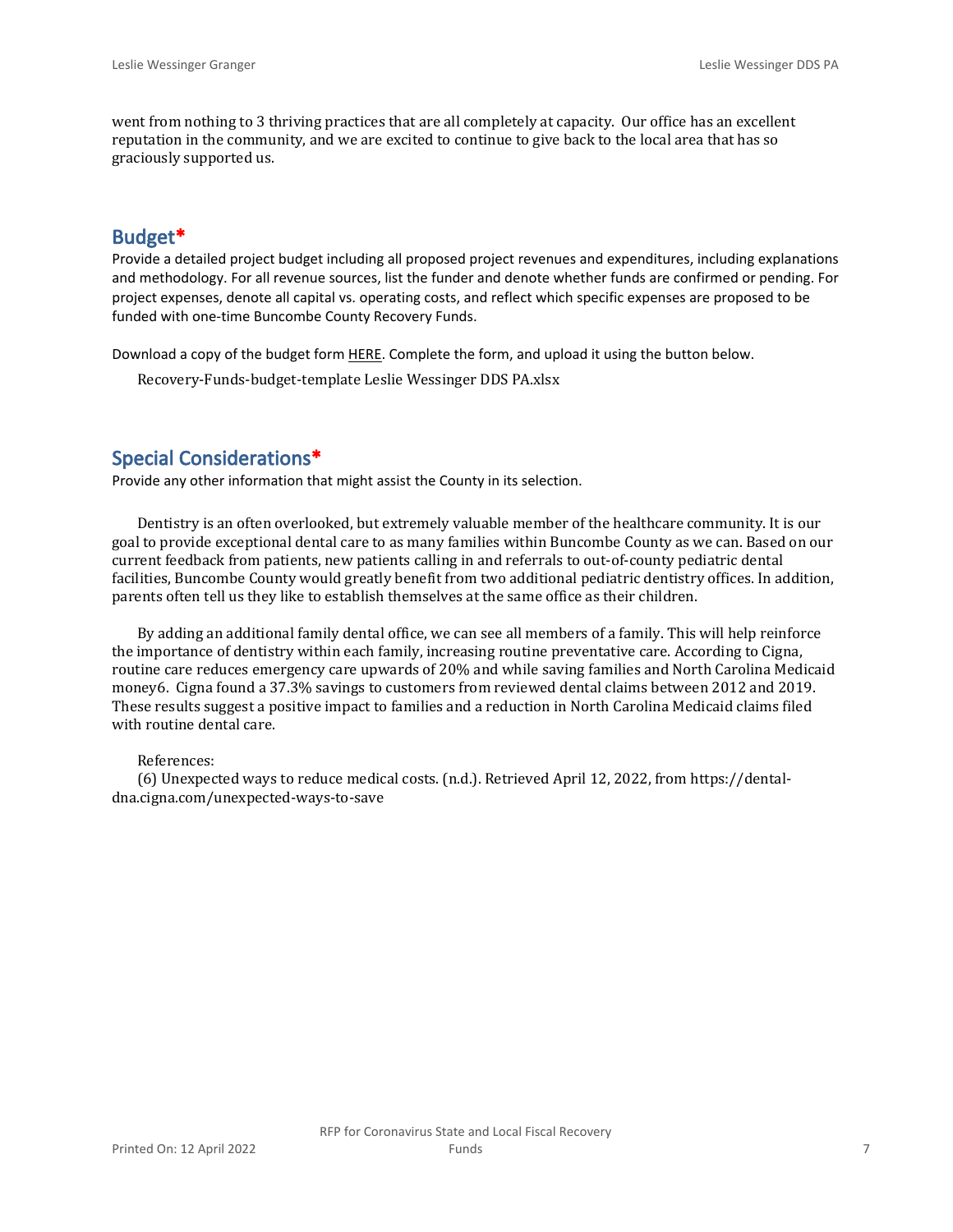# File Attachment Summary

## *Applicant File Uploads*

• Recovery-Funds-budget-template Leslie Wessinger DDS PA.xlsx